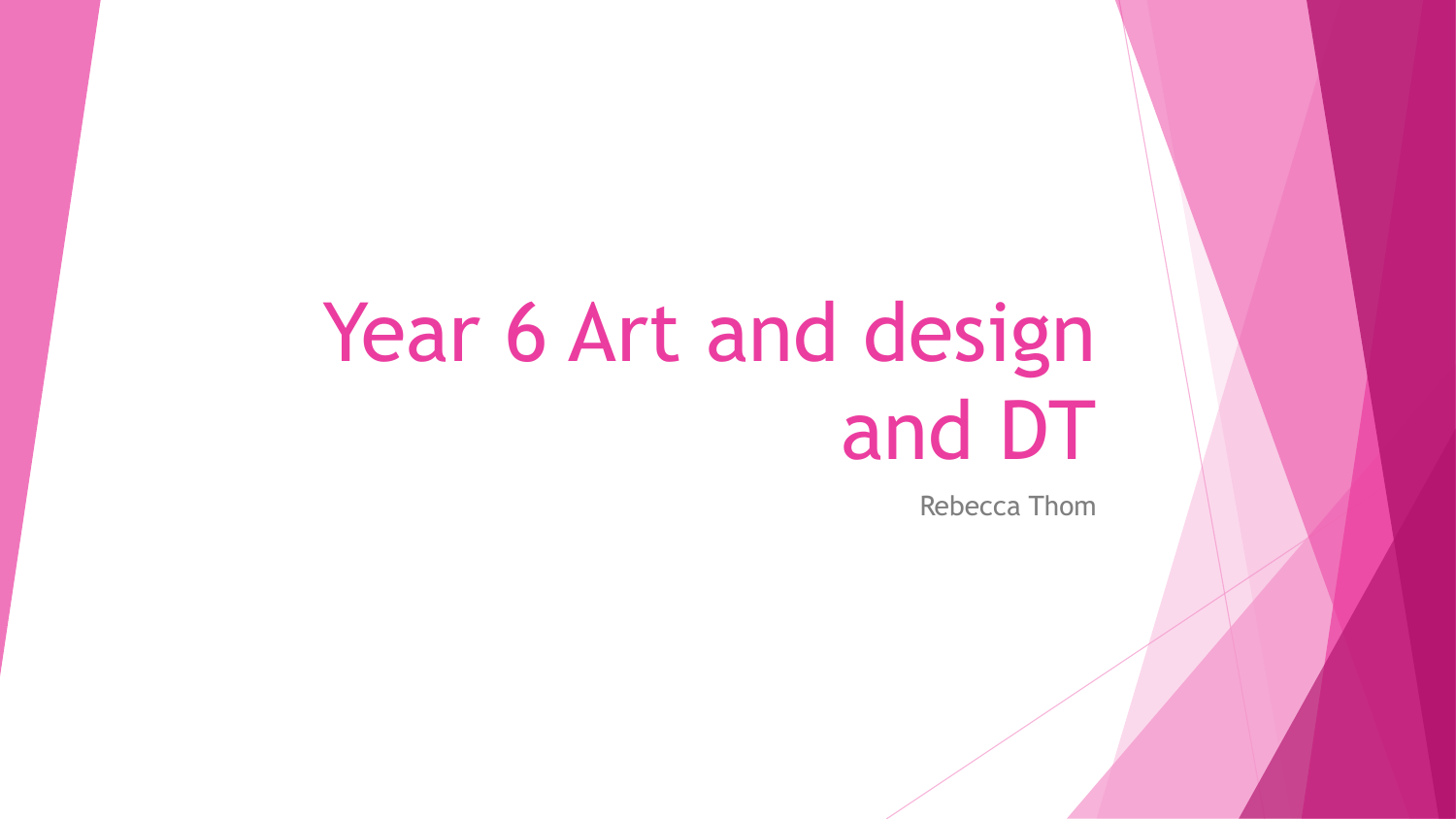## Autumn 1 – Art Viking helmet or longboat



Many historians believe that Viking helmets had leather chinstraps to keen them in place during battle. Some Vikings helmets had chain mail curtains to provide greater protection to the neck. Other helmets had cheek protectors made from iron plates. It is estimated that Viking helmets weighed between 2kg and 4kg.

> Use links History with the Vikings. Painting to finish. Paper Mache technique.

National Curriculum:

- I can make a research page around Viking helmets..
- I can sketch artefacts, paying close attention to the details within the designs.
- I can use a range of tools and media to create a desired effect.
- I can comment on my own and other's art work.

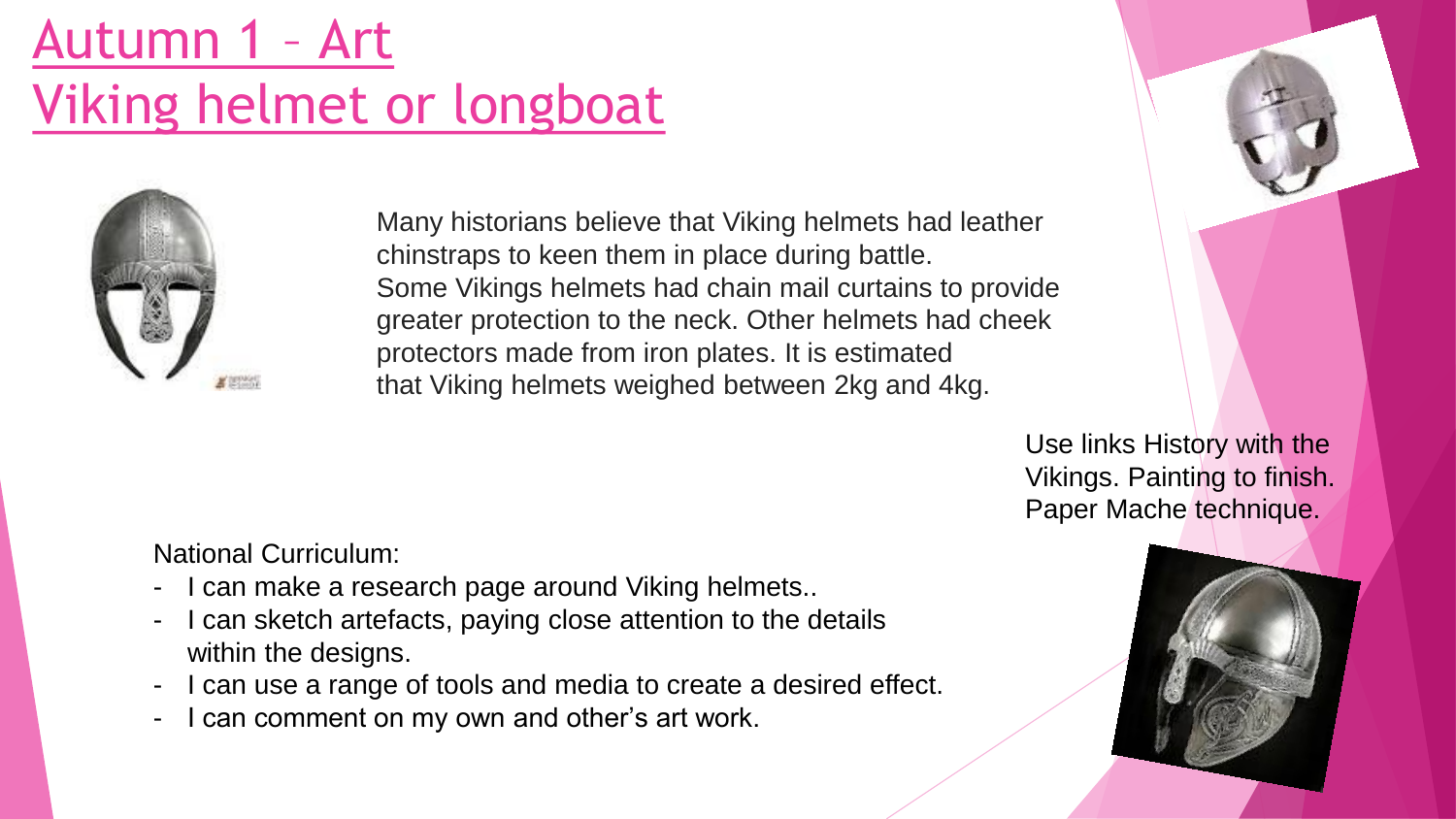## Autumn 2 – DT Winter wonderland.



Using the children's knowledge of materials, structures, electricity and purpose, they need to design and create their own winter wonderland. Children to look at, analyse and research different designs before designing and creating their own.

National Curriculum:

- I can design a functional, appealing structure that is fit for purpose, select from and use a wider range of tools and equipment to perform practical tasks.
- I can generate, develop, model and communicate my ideas through discussion, annotation, exploded diagrams and prototypes.
- I can select from and use a wider range of materials and components, including construction materials, and textiles according to their functional properties and aesthetic qualities.
- I can evaluate my ideas and products against their own design. criteria and consider the views of others to improve their work.



Link to science with electricity and circuits. Complete this as a whole class project and take pictures for evidence.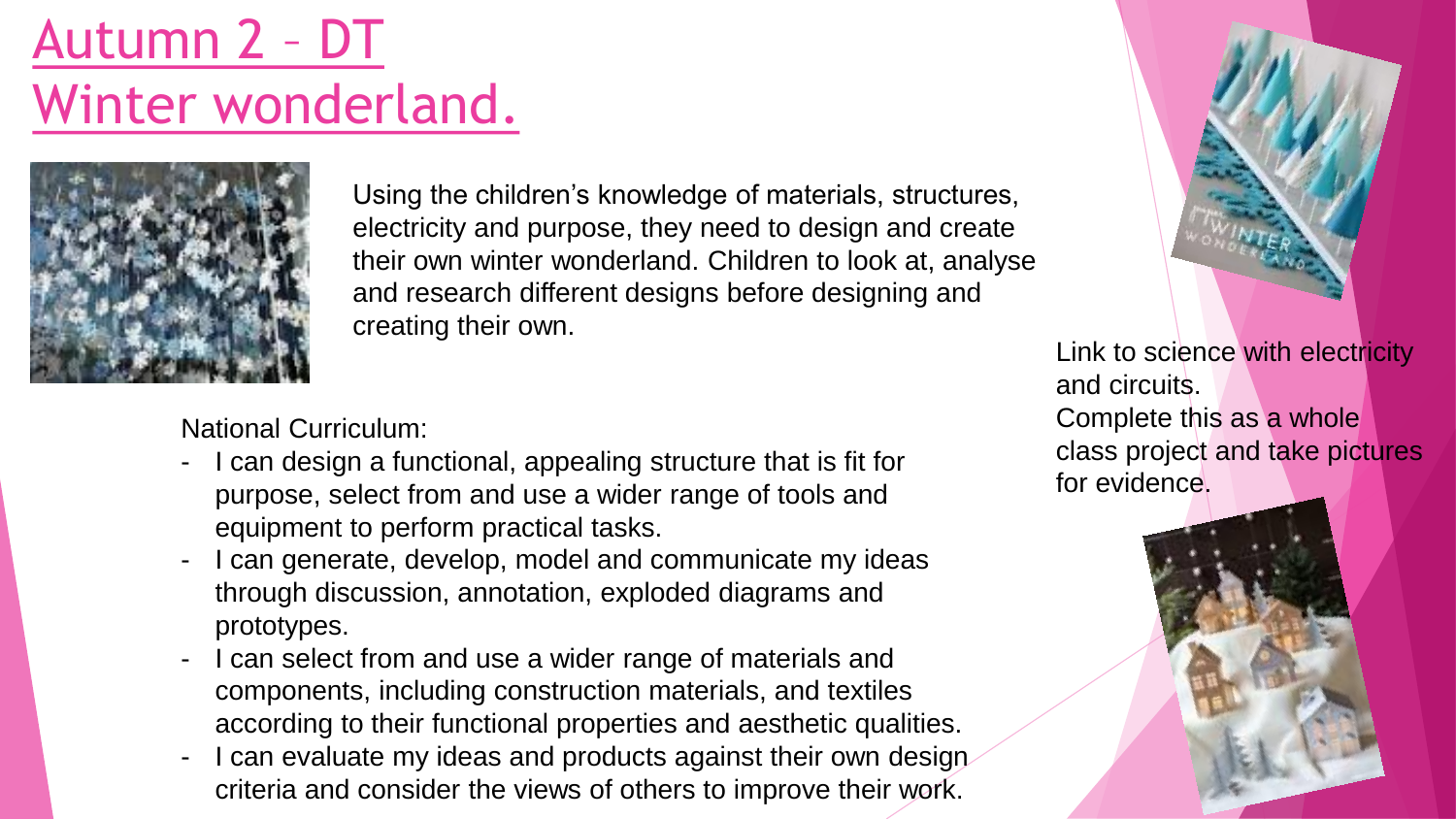#### Spring 1– Art Claude Monet.



Oscar-Claude Monet was a founder of French Impressionist painting, and the most consistent and prolific practitioner of the movement's philosophy of expressing one's perceptions before nature, especially as applied to plein-air landscape painting.

National Curriculum:

- I can sketch different compositions.
- I can explore the qualities of different materials.
- I can create a Claude Monet inspired title page.
- I can experiment and develop different techniques when working with paint.
- I can evaluate my own work against that of Claude Monet's.
- I can comment on my own and other's art work.

Use geography links of natural geography and landscapes. Focus on painting technique and colours.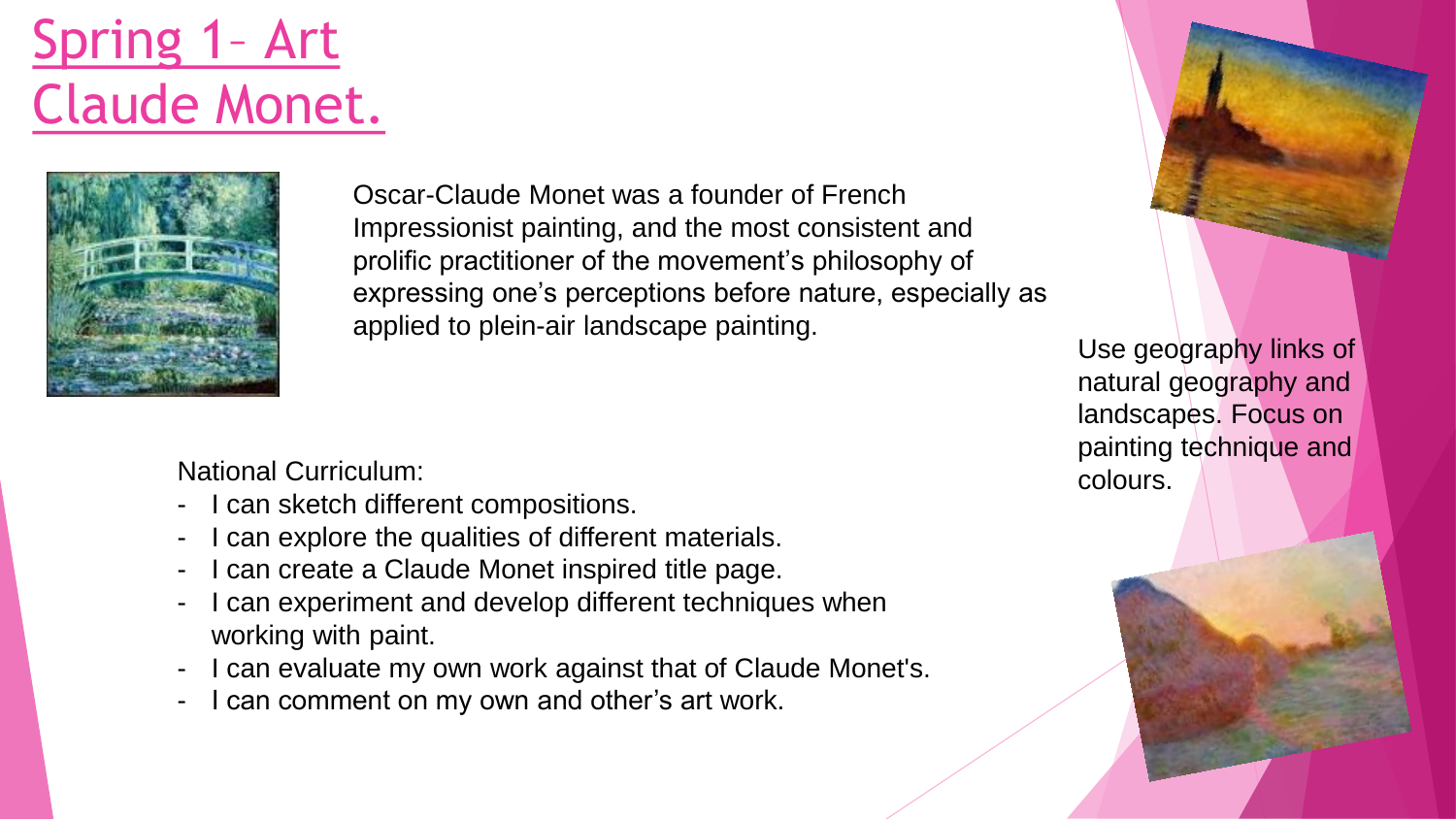## Spring 2– DT Musical instruments.



Using the children's knowledge of materials, sounds, music and purpose, they need to design and create their own musical instrument. Children to look at, analyse and research different designs before designing and creating their own.

National Curriculum:

- I can design a functional, appealing structure that is fit for purpose, select from and use a wider range of tools and equipment to perform practical tasks.
- I can generate, develop, model and communicate my ideas through discussion, annotation, exploded diagrams and prototypes.
- I can select from and use a wider range of materials and components, including construction materials, and textiles according to their functional properties and aesthetic qualities.
- I can evaluate my ideas and products against their own design criteria and consider the views of others to improve their work.



Idea: create a mixture of types of instruments and create a piece of music together.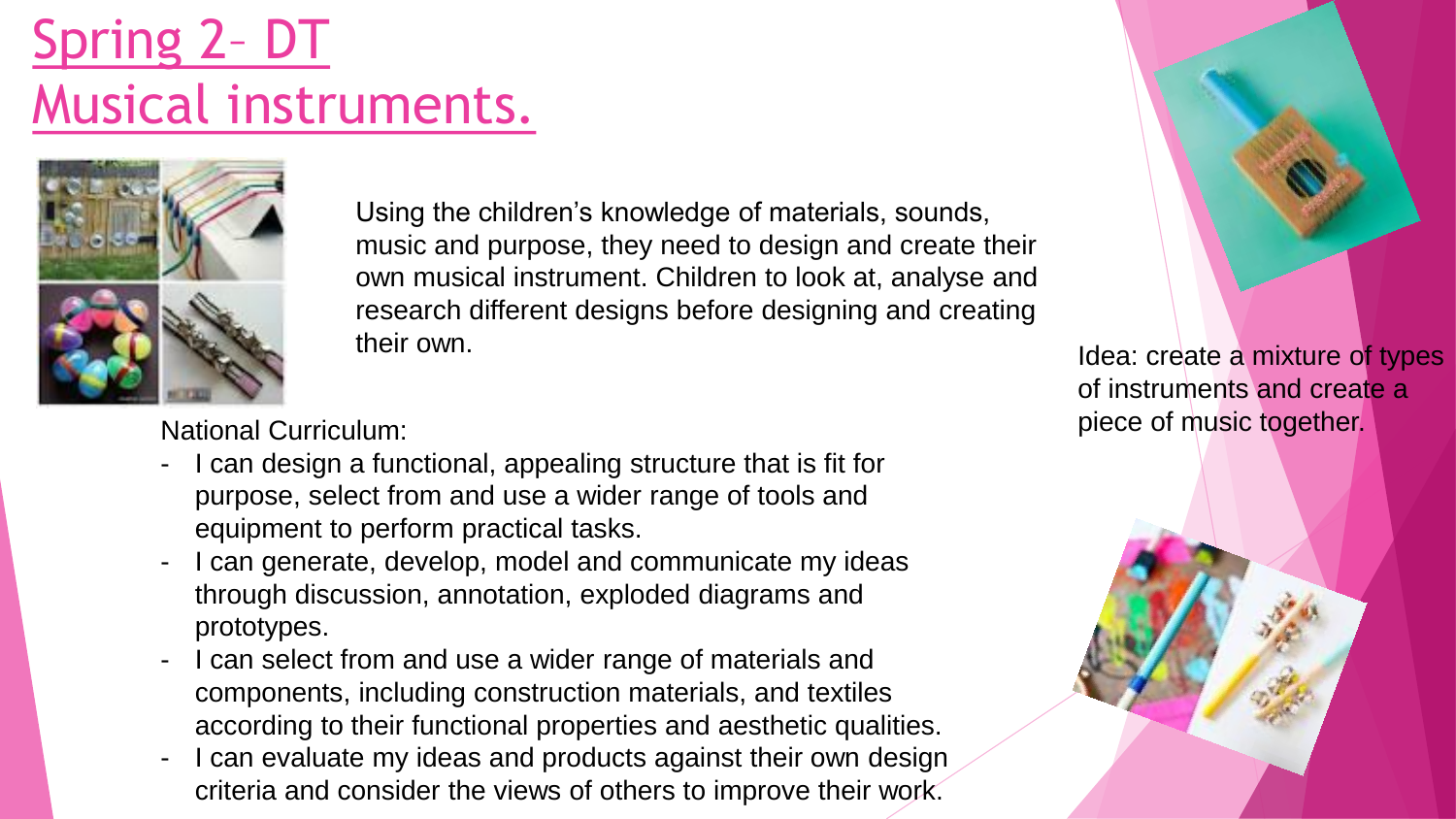## Summer 1– Art/DT War propaganda aeroplane.



Charles Masterman was the first to

produce propaganda for Britain after the war broke out. Propaganda was used to recruit soldiers for both the army and navy. Propaganda was also used to keep spirits up on the home front and encourage everyone to give their time and money to the war effort.

As a class, make a aeroplane model which depicts some propaganda.

Links to History for Battle of Britain.

If linking to science, introduce levers and pulleys.



National Curriculum:

- I can make a research page around propaganda.
- I can control the paint/pastels to create my desired end result.
- I can improve my skills when using different media.
- I can evaluate and comment on my own and other's work.
- I can select from and use a wider range of materials and components, including construction.
- I can use materials and textiles according to their functions.